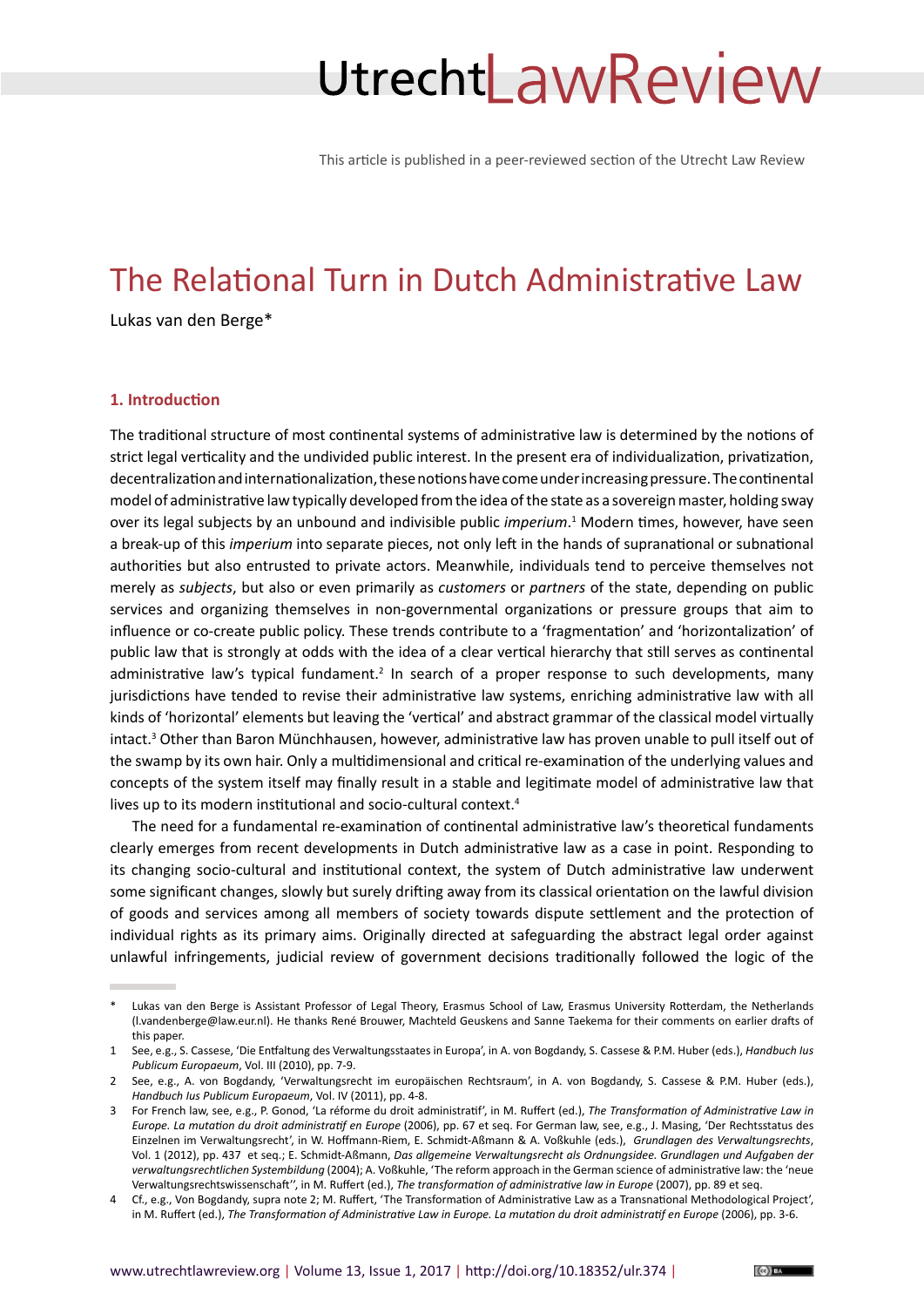'recours objectif', typically directed at safeguarding the 'legalité abstraite' of government decisions *erga omnes*. Driven by the centrifugal forces of the ongoing 'horizontalization' and 'fragmentation' of the public sphere, the General Administrative Law Act (GALA) of 1994 replaced legality *erga omnes* with the 'recours subjectif' as its main orientation, geared towards the 'protection des droits individuels des particuliers' rather than towards abstract legality.<sup>5</sup> Notwithstanding some significant modifications, however, the GALA left administrative law's underlying structure untouched, adhering to the *ex tunc* legality test of government decisions as its unaltered 'objective' skeleton. In this way, Dutch administrative law has developed into a 'bipolar' and thus rather incoherent and unstable system. A pervasive analysis of its hidden presuppositions and conflicting assumptions is indispensable for finding a proper cure.<sup>6</sup>

In particular, a deeper understanding is needed of the elusive concept of 'relational administrative law', introduced into Dutch legal doctrine in the wake of Norbert Achterberg's sociological theory of law that describes the legal order as a complex web of socially embedded legal relations rather than a set of abstract rights and duties.<sup>7</sup> The GALA is partly built on similar suppositions, with the legislative history stating, e.g., that modern law requires a government that no longer presents itself as an entity *above* citizens, but rather as a legal actor *besides* citizens, mutually entangled in a compound network of 'reciprocal legal relations' that requires the protection of the justified expectations of all parties involved.<sup>8</sup> On the one hand, this means that the government is principally bound by unwritten rules and principles from which it is no longer relieved within a 'freies Ermessen' as a legal vacuum. On the other hand, however, the idea of a prepositive legal relation, an essential 'vinculum iuris' between government and citizens also has consequences for the latter. As the legislative history of the GALA assures us, the GALA does not require private actors to advance the general interest as a primary purpose; that remains the responsibility of the government. However, its legislative history also emphasizes that the legal idea of an essential relatedness between government and citizens encompasses the inescapable obligation of 'both to take heed of the position and the interests'.<sup>9</sup> Concerned about the introduction of unwritten legal obligations on the part of citizens, most scholars were eager to dismiss 'relational administrative law' as a mistaken concept, labelling the theory as an inadmissible 'privatization' or even 'feudalization' of public law that jeopardizes the hard-fought public autonomy of citizens.<sup>10</sup>

The general dismissal of 'relational administrative law' as a viable dogmatic concept did not prevent positive Dutch administrative law from developing in a 'relational' way, gradually moving away from its traditional focus on abstract legality.<sup>11</sup> More than the 'classical' paradigm, its 'relational' successor seems fit to respond to administrative law's 'horizontalized' and 'fragmentized' social and institutional context. Lacking an accepted theoretical basis, however, the 'relational turn' of the system tends to materialize in a pragmatic and unreflected way, building on unaltered classical fundaments and thus leaving the system in a rather disjointed and unbalanced situation. How, then, may administrative law be reformed in a way that befits its modern context while also acknowledging the abstract classical values on which it was originally

<sup>5</sup> For the classical French distinction between the *recours objectif* and *recours subjectif*, see, e..g., J. Vincent, *La justice et ses institutions* (1982), p. 747: 'On constate en effet que la matière contentieuse se développe autour de deux pôles distincts. Tantôt l'action tend à assurer le respect de la légalité abstraite, tantôt elle vise la protection des droits individuels des particuliers. (…). On parle dans le premier cas de contentieux objectif; l'action a pour but la réparation d'atteintes portées à la légalité objective; dans le second cas, le contentieux est dit subjectif parce qu'il concerne des prérogatives personnelles du sujet de droit, l'individu.' A good account of the *recours objectif* and *recours subjectif* in Dutch law as compared to French and German law has been given by A.J. Bok, 'Judicial Review of Administrative Decisions by the Dutch Administrative Courts. Recours Objectif or Recours Subjectif? A Survey, including French and German law', in F.A.M. Stroink & E.C.H.J. van der Linden (eds.), *Judicial Lawmaking and Administrative Law* (2005), pp. 153-179.

<sup>6</sup> Cf., e.g., M. Schreuder-Vlasblom, 'Tweepolig procesrecht [Bipolar procedural law]. Over de aanvulling van rechtsgronden en feiten in het geding volgens het procesrecht van de Awb', in T. Barkhuysen et al. (eds.) *Bestuursrecht harmoniseren: 15 jaar Awb* (2010), pp. 411-429; S.E. Zijlstra, 'Dynamiek in de bestuursrechtspraak', (2015) 17 *Nederlands Tijdschrift voor Bestuursrecht*, no. 4/5, pp. 128-133.

<sup>7</sup> N. Achterberg, *Die Rechtsordnung als Rechtsverhältnisodnung*. *Grundlegung der Rechtsverhältnistheorie* (1982), esp. pp. 32 et seq.

<sup>8</sup> *Kamerstukken II* 1988/89, 21221, 3, p. 11.

<sup>9</sup> *Kamerstukken II* 1988/89, 21221, 3, p. 12.

<sup>10</sup> P. de Haan, *Recente ontwikkelingen in de verhouding publiek-/privaatrecht*, Mededelingen van de Afdeling letterkunde van de KNAW, vol. 62, no. 7 (1999), pp. 22-23; R. Schlössels & S.E. Zijlstra, *Bestuursrecht in de sociale rechtsstaat*, Vol. 1 (2010), pp. 48-50; J.C.A. de Poorter & K.J. de Graaf, *Doel en functie van bestuursrechtspraak: een blik op de toekomst* (2011), pp. 99-100.

<sup>11</sup> Cf., e.g., D.R. Kloosterman, 'Ongeschreven burgerplichten', in M. Herweijer et al. (eds.), *Alles in één keer goed* (2005), pp. 209-224; J.B.J.M. ten Berge, *Burgerplichten jegens de overheid* (2007); Ch.W. Backes & A.M.L. Jansen, 'De wederkerige rechtsbetrekking als panacee voor de gebreken van de 'besluiten-Awb'?, in T. Barkhuysen et al. (eds.), *Bestuursrecht harmoniseren: 15 jaar Awb* (2010), pp. 75-96.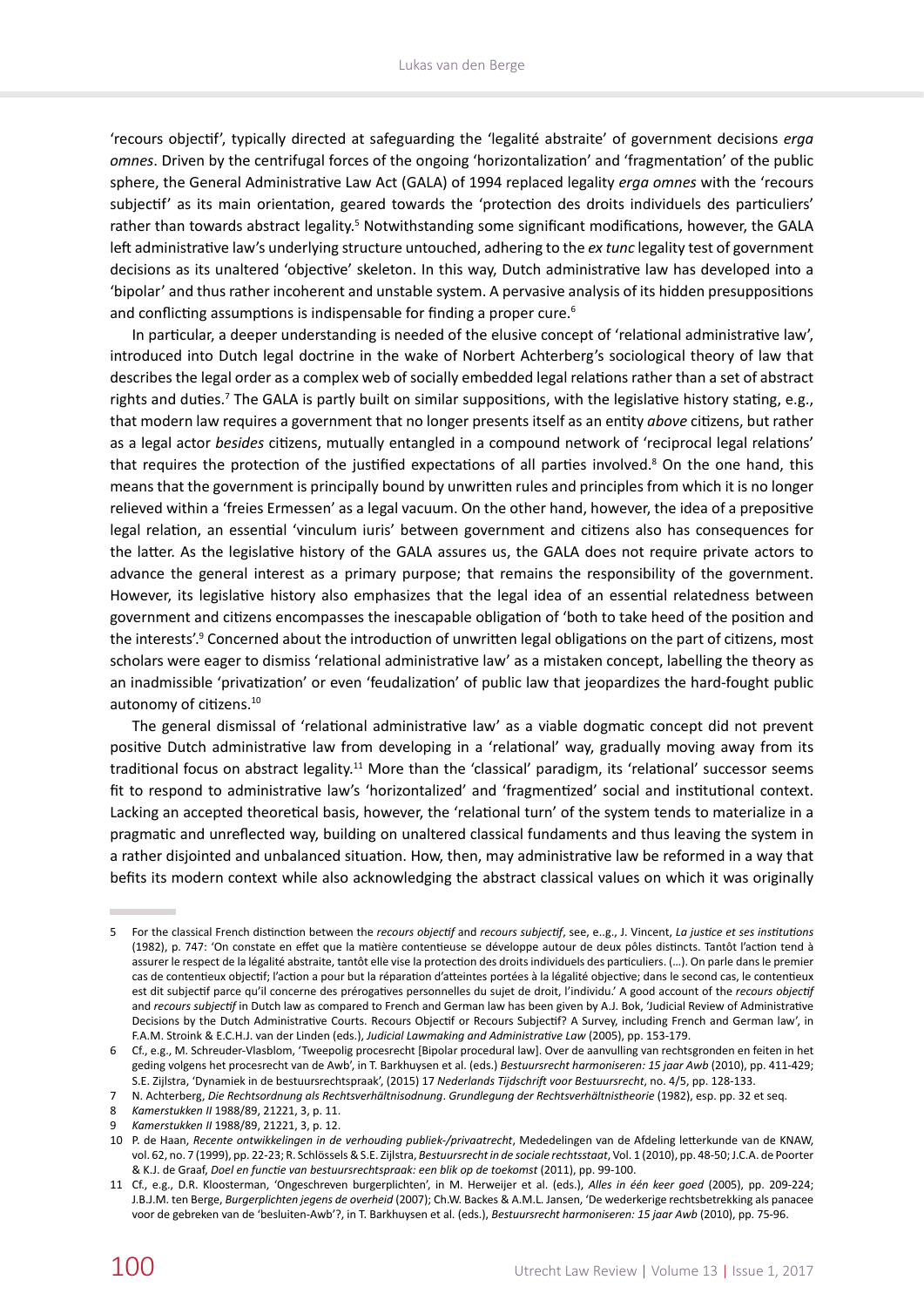founded? To what ideological background may the classical system of Dutch administrative law be properly understood? Why was it once generally assumed that administrative law should not primarily focus on the relational exercise of rights and legal competences in *concreto*, but rather on the integrity of the legal order *in abstracto*? How may a coherent, stable and legitimate system of judicial review of government actions take shape that responds to its modern context of 'horizontalization' and 'fragmentation', but still remains connected to the ideals of public autonomy and the common good as its classical roots? Does 'relational administrative law' necessarily amount to a 'privatization' of administrative law, dangerously undermining its classical focus on abstract legality and the general interest? Or could one conceive of a model of 'relational administrative law' that responds to the 'horizontalization' and 'fragmentation' of public law but still adheres to the classical ideals of abstract right and public autonomy?

# **2. 'Autonomous' and 'relational' law**

In order to shed light on such issues, it is required to examine the system of Dutch administrative law not only in dogmatic isolation, but also in its broader intellectual, historical and socio-cultural context. Classical Dutch administrative law may be properly described as an emanation of what Nonet and Selznick have identified as 'autonomous law'. In response to the 'repressive law' of the pre-modern era, 'autonomous law' embraces the idea of law as an artificial creation of free-choosing individuals. As such, it comprehends fairness in a procedural rather than a substantive way. Characteristically, 'autonomous law' focuses on general rules and abstract principles rather than concrete relations and particular circumstances. Professing the independence and strict neutrality of the judiciary, it typically draws sharp lines between legislative, administrative and judicial functions. Evoking the Weberian ethos of rational legality, its main competence is to restrain government, emphasizing the importance of correct procedures and fidelity to formal rules as the 'purest' model of legal authority. By narrowing the range of legally relevant facts, however, 'autonomous law' is easily at risk of becoming alien to the life world on which it imposes itself.<sup>12</sup> Much of modern legal theory can be understood as a quest for a concept of law that mitigates the afflictions of 'autonomous law' without disregarding its central tenets of equal freedom and legality.<sup>13</sup> In this respect, Nonet and Selznick have proposed a model of 'responsive law' that retains a grasp on what is essential to its abstract institutional integrity while also attuning to the particular and broader societal context that it aims to regulate. Other than 'autonomous law', this model is explicitly concerned with the relational context in which abstract rights and principles are operative.<sup>14</sup> Therefore, I refer to it in this article as 'relational law'.<sup>15</sup>

Following a general trend in continental and Anglo-American jurisprudence, Dutch private law went through a phase of 'relational' reform in the early twentieth century. Breaking with its former 'autonomous' detachment from social reality, 'relational' private law accepted a contextual outlook in epoch-making judgments like *Lindenbaum/Cohen*, in which the Dutch Supreme Court decided that legal subjects in private law are not only bound by formal rules and abstract principles, but also by the 'relational' notion of an unwritten standard of due care with regard to other subjects, seen in the light of all relevant facts and circumstances of a particular case.<sup>16</sup> Whereas private law thus took a decisive 'relational turn', the 'autonomous' (not to say rather 'autistic') orientation of Dutch public law remained largely intact.17 For one thing, a 'relational' understanding of public law was resisted by those who feared that the concept of

<sup>12</sup> Ph. Nonet & Ph. Selznick, *Law and society in transition. Toward responsive law* (2001 [1978]), pp. 53 et seq.

<sup>13</sup> Cf., e.g., J. Habermas, *Faktzität und Geltung. Beiträge zur Diskurstheorie des Rechts und des demokratischen Rechtsstaats* (1992), p. 15. 14 Nonet & Selznick, supra note 12, pp. 73 et seq.

<sup>15</sup> See also L. van den Berge, *Bestuursrecht tussen autonomie en verhouding. Naar een relationeel bestuursrecht* (2016), pp. 4-7.

<sup>16</sup> HR 31 januari 1919, *NJ* 1919/161 (*Lindenbaum/Cohen*). For a good account of the 'relational turn' in Dutch tort law, see, e.g., A.M. Hol, 'Fault and Legal Doctrine in The Netherlands', in N. Jansen (ed.), *The Development and Making of Legal Doctrine* (2010), pp. 164 et seq., with an analysis of *Lindenbaum/Cohen* on p. 167. An illustrative case from contract law is HR 15 november 1957, *NJ* 1958/67 (*Baris/Riezenkamp*), in which the Dutch Supreme Court expended considerable effort in explaining that contracting parties have entered into a 'legal relation' that is not only determined by their formal contractual agreements, but most fundamentally by the intersubjective and contextual notion of 'good faith', entailing that they should take proper heed of each other's reasonable interests and justified expectations. See also C. Mak, 'Formation of Contracts. Liability for Negotiations', in D. Busch et al. (eds.), *The Principles of European Contract Law and Dutch Law* (2002), pp. 129-133.

<sup>17</sup> Cf., e.g., D. Allewijn, *Tussen partijen is in geschil... De bestuursrechter als geschilbeslechter* (2011), p. 147.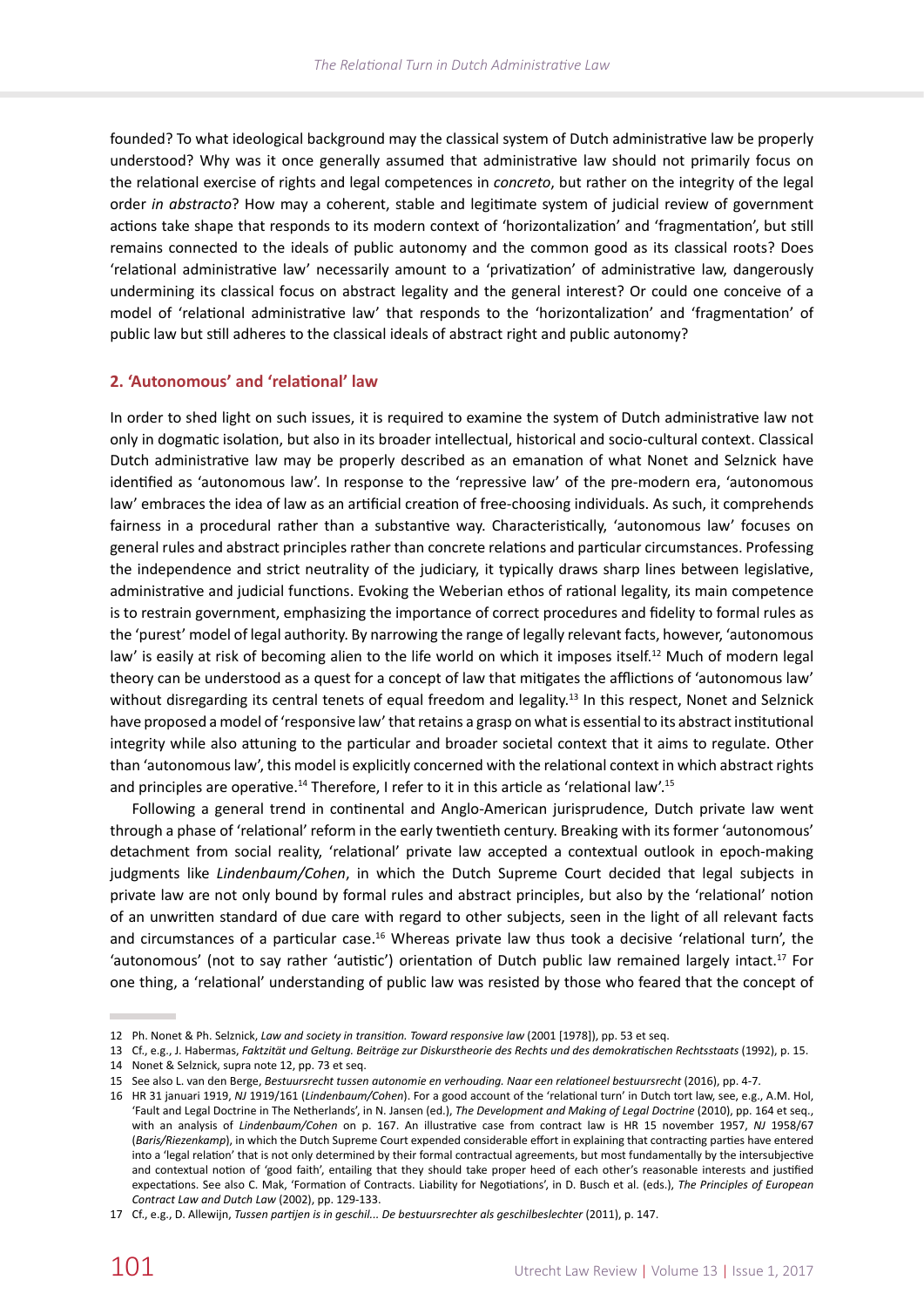'reciprocity' would seriously hamper the implementation of democratic decisions, regarding the breakdown of a governmental 'freies Ermessen' as an open invitation to intense juridification.18 Others were concerned that the 'relational' orientation of the GALA might endanger the principle of legality as a leading principle of public law. To be sure, their concerns were not directed towards the 'principles of proper government' as a widely accepted source of law, but rather towards the 'principles of good citizenship' that the GALA seems to be acknowledge as their logical counterpart.<sup>19</sup>

# **3. The 'autonomous tradition'**

Such concerns can only be fully understood against the backdrop of an 'autonomous tradition' in political philosophy that adheres to the ideal of public space as a cooperative venture of autonomous individuals, only bound by the rules that they have set themselves as their sole authors. Dutch administrative law has strong intellectual roots in the idea of the state as an artificial construct that liberates its citizens from the harsh forces of nature. Making life 'nasty, brutish and short' or otherwise unbearable, the 'state of nature' would entail a clash of private interests that makes an enduring social peace impossible. As the only way out of intersubjective dependencies, the principle of equal freedom would require a transformation to a 'civil state' in which each subject conforms to the state as a 'work of art' that is exclusively directed at the undivided public interest.<sup>20</sup> Anglo-American public law typically follows Locke in the idea of the 'inalienable' subjective rights of individual citizens towards the government, with the latter being bound in its relation to its subjects by a 'public trust' as a residue from the state of nature.<sup>21</sup> Continental public law, however, tends to follow contractarians like Hobbes, Rousseau and Kant in the belief that the conversion of a natural to a civil state may only succeed when the transformation is a total one, leaving no room for any subjective rights of citizens towards the government as a remainder of the state of nature. Paradoxically, man can only liberate himself from his interpersonal dependencies by accepting the absolute rule of a sovereign master or the general application of some abstract principle like Rousseau's 'volonté générale' or Kant's 'allgemeines Gesetz der Freiheit' as the only way in which the autonomy of the one can be reconciled with the autonomy of any other. $22$ 

In the development of Dutch administrative law, the 'autonomous' tradition of political and legal artificiality and abstract integrity can be clearly recognized in the legal thought of J.T. Buys (1826-1893) and J.A. Loeff (1858-1921) as two of Dutch administrative law's most prominent 'founding fathers'. With characteristic pathos, Buys described the state as an artificial 'bulwark of freedom', providing the only defence against the natural right of the stronger as the ultimate driving force of uncontrolled society. In Buys' view, the 'state preaches unity', whereas 'society breeds division'. The state, he explained, expresses the 'collective will' of its citizens, symbolically united in the state as an artificial person. Enforcing its public will, the state is engaged in a 'constant battle' with society as a domain of clashing private interests and interpersonal dependencies. To be sure, Buys recognized the need for a civil society as a private sphere in which citizens are free to look after their own interests and to pursue happiness in the way that seems most fit to each. Lacking regulation, however, society may tend to 'rear suppression', leaving individual citizens helpless against the 'might makes right' of nature. The state, then, is described as the 'banner of freedom' under which the right of the stronger may yield to the law as the expression of the people's undivided 'general will'. As an abstract entity, however, the state has no means of fulfilling its liberating task on its own;

<sup>18</sup> Concerns of this kind were most influentially – and controversially – expressed by a 'working group' of politicians who protested against the GALA as a law that would 'juridify public policy' and would thus be a serious threat to effective government. See Werkgroep-Van Kemenade, *Bestuur in geding* (1997).

<sup>19</sup> See esp. the papers collected in E.C.H.J. van der Linden & A.Q.C. Tak (eds.), *Eenzijdig en wederkerig? Beschouwingen over de wederkerige rechtsbetrekking als basisconcept in het bestuursrecht* (1995). Cf. also Ten Berge, supra note 11, pp. 20 et seq.

<sup>20</sup> See esp. Van den Berge, supra note 15, pp. 27 et seq.; for the intellectual roots of classical Dutch administrative law in early modern contract law, cf., e.g., J. van der Hoeven, *De drie dimensies van het bestuursrecht. Ontstaan en vorming van het Nederlandse algemene bestuursrecht* (1989).

<sup>21</sup> See esp. A.V. Dicey, *The Introduction of the Study of the Law of the Constitution* (1915), comparing the English 'rule of law' to French administrative law in Chapter 12, pp. 213-267.

<sup>22</sup> Cf., e.g., G. Gozzi, '*Rechtsstaat* and Individual Rights in German History', in P. Costa et al. (eds.), *The Rule of Law. History, Theory and Criticism* (2007), pp. 237-259.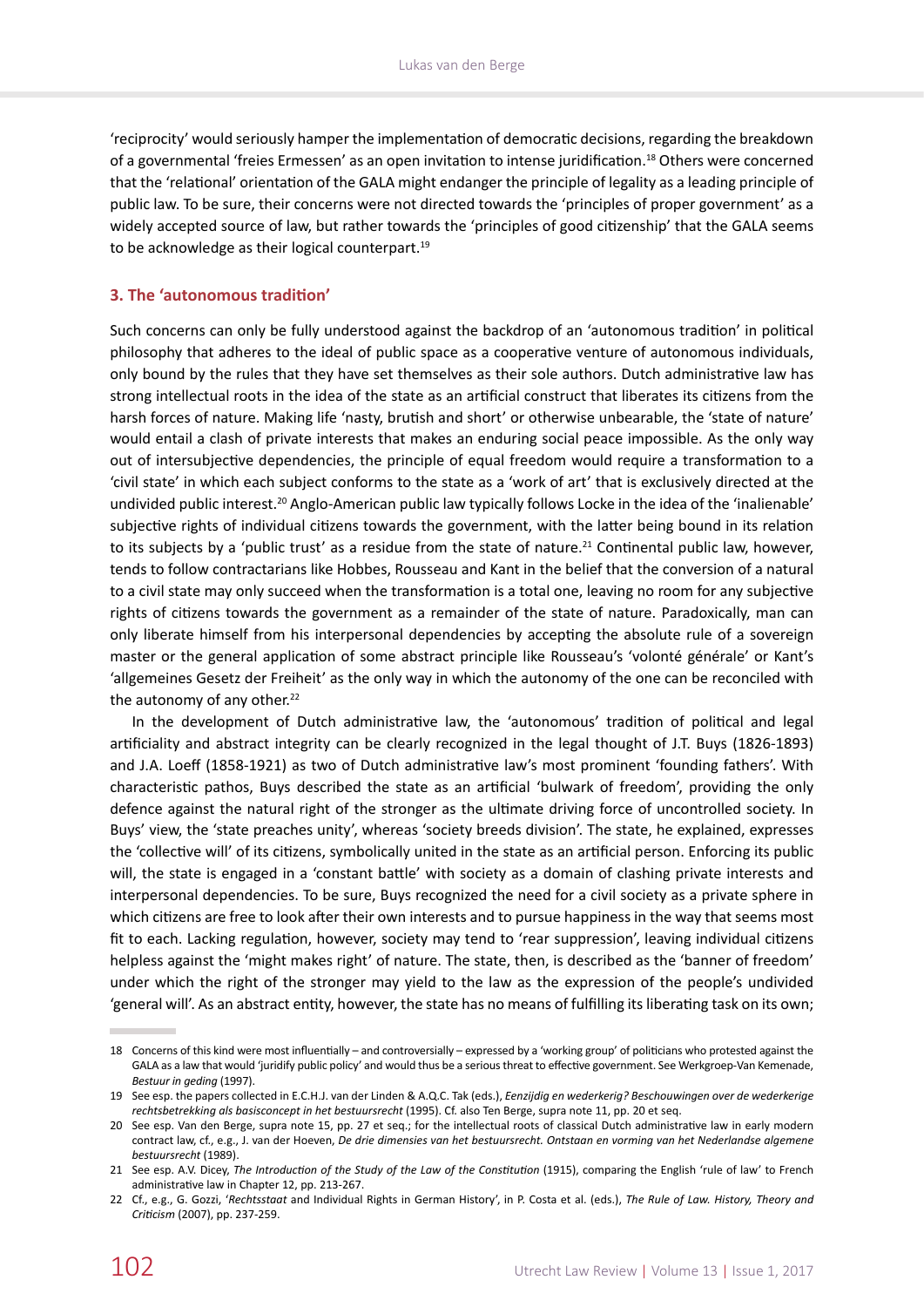in order to staff its governmental bodies, it is dependent on society as its only source of recruits. Therefore, the 'bulwark of the state' is in constant danger of being overthrown from within, infected by the private interests of those who have been entrusted with its sovereign powers. Only restraint on government actions by a relentless system of judicial review by independent judges may prevent the bulwark from falling.<sup>23</sup>

The influence of Buys as a prominent legal scholar weighed heavily on the attainment of a constitutional reform in 1887 that permitted a general system of judicial review of administrative actions. As one of Buys' students, the lawyer and politician Loeff proposed a model of judicial review of administrative actions that explicitly aims at 'purifying' law from 'vague notions' like 'natural justice' or any understanding of a common ethics ('Sittlichkeit') as a source of legal obligations. Instead, Loeff adhered to an imperativist notion of law in which the state is recognized as an 'absolute master', ruling its subjects in the unbound artificial sovereignty that would, paradoxically, be indispensable for the fulfilment of its liberating task, redeeming its subjects from the intersubjective dependencies in which they would be entangled in the state of nature. In Loeff's view, a theoretical basis for a system of judicial review should not be sought in the 'mistaken notion' of 'public subjective rights' on the part of citizens, incompatible as they would be with a 'civil state' in which the state is artificially invested with absolute sovereignty. In Loeff's positivist legal universe, there is no such thing as a 'vinculum iuris' between government and citizen; both, as he explained, are merely obliged towards the abstract body of laws as they are propounded as absolute commands by the state. The 'rule of law', as Loeff understood it, demands that these commands are obeyed without exception, be it by those 'fallible human beings' who make up the government or by other legal subjects. His system of judicial review is therefore geared towards the absolute maintenance of abstract legality, ultimately aiming at a 'pure legal order' that is cleared of any unlawful infringements.<sup>24</sup>

The radical nature of Loeff's 'autonomous' positivism explains why his model of judicial review never materialized; its uncompromising character evoked all kinds of political and doctrinal counterforces that it was ultimately unable to overcome. However, Buys' and Loeff's 'autonomous' understanding of administrative law turned out to be of enduring influence and still has a certain grip on the debate as it is waged today. Deeply ingrained in Dutch legal thought is the idea that private law is a system of organic and 'bottom-up' 'common law' ('gemeen recht'), only infringed by top-down rules of public law as a domain of artificial exception. With Loeff's proposal for judicial review being held off by Parliament, the 'common law doctrine' ('gemene rechtsleer'), originally of German descent, served as a theoretical basis for the extension of the competence of the civil court so as to at least partly fill the gap in the judicial protection of citizens' rights against government actions. By default, the 'common law doctrine' understands the government and its subjects as each other's 'Rechtsgenossen', bound by private law as the common and partly unwritten 'law of the land'. As such, the civil court has jurisdiction over the government, with the latter 'not standing *above*, but *in* the law'.25 Within the artificial domain of public law, however, the government would be exempted from its common law bonds, entrusted with discretionary powers that enable the enforcement of the 'general will' of the state. A widely-shared view in Dutch law, in fact, entails that public law (other than private law) would not really deserve to be called 'law', but should rather be referred to as 'some other thing', that is, as a set of artificial commands that liberate the government from its natural deference to the law as its 'bottom-up' master.<sup>26</sup>

<sup>23</sup> See L. van den Berge, 'Het schelpdier en zijn schelp. Johannes Theodoor Buys (1826-1893) over administratieve rechtspraak', in D. de Ruysscher et al. (eds.), *Rechtsgeschiedenis op nieuwe wegen. Legal history, moving in new directions* (2015), pp. 133-168 for a more detailed account of Buys' legal thoughts and further references.

<sup>24</sup> J.A. Loeff, *Publiekrecht tegenover privaatrecht* (1887); J.A. Loeff, *Ontwerp voor een Wetboek van Administratieve Rechtsvordering* (1906); J.A. Loeff, 'Wenschelijkheid van administratieve rechtspraak hier te lande', (1912) 31 *Themis*, no. 1, pp. 144-172. See Van den Berge, supra note 15, pp. 81 et seq. and L. van den Berge, ''Der Staat soll Rechtsstaat Seyn'. Loeff, Struycken en de Duitse staatsfilosofie', (2014) 175 *Rechtsgeleerd Magazijn Themis*, no. 2, pp. 80-88 for a more detailed analysis and further references.

<sup>25</sup> H.J. Hamaker, 'De tegenstelling van publiek- en privaatrecht', in V*erspreide geschriften*, Vol. 7 (1913 [1894]), p. 140, borrowing the idea of 'common law' ('gemeen recht') from O. von Gierke, *Die soziale Aufgabe des Privatrechts* (1948 [1889]), p. 34.

<sup>26</sup> Hamaker, supra note 25, p. 161. See Van der Hoeven, supra note 20, pp. 101 et seq. for excellent treatment (and criticism) of the Dutch tradition of administrative law as 'artificial law'.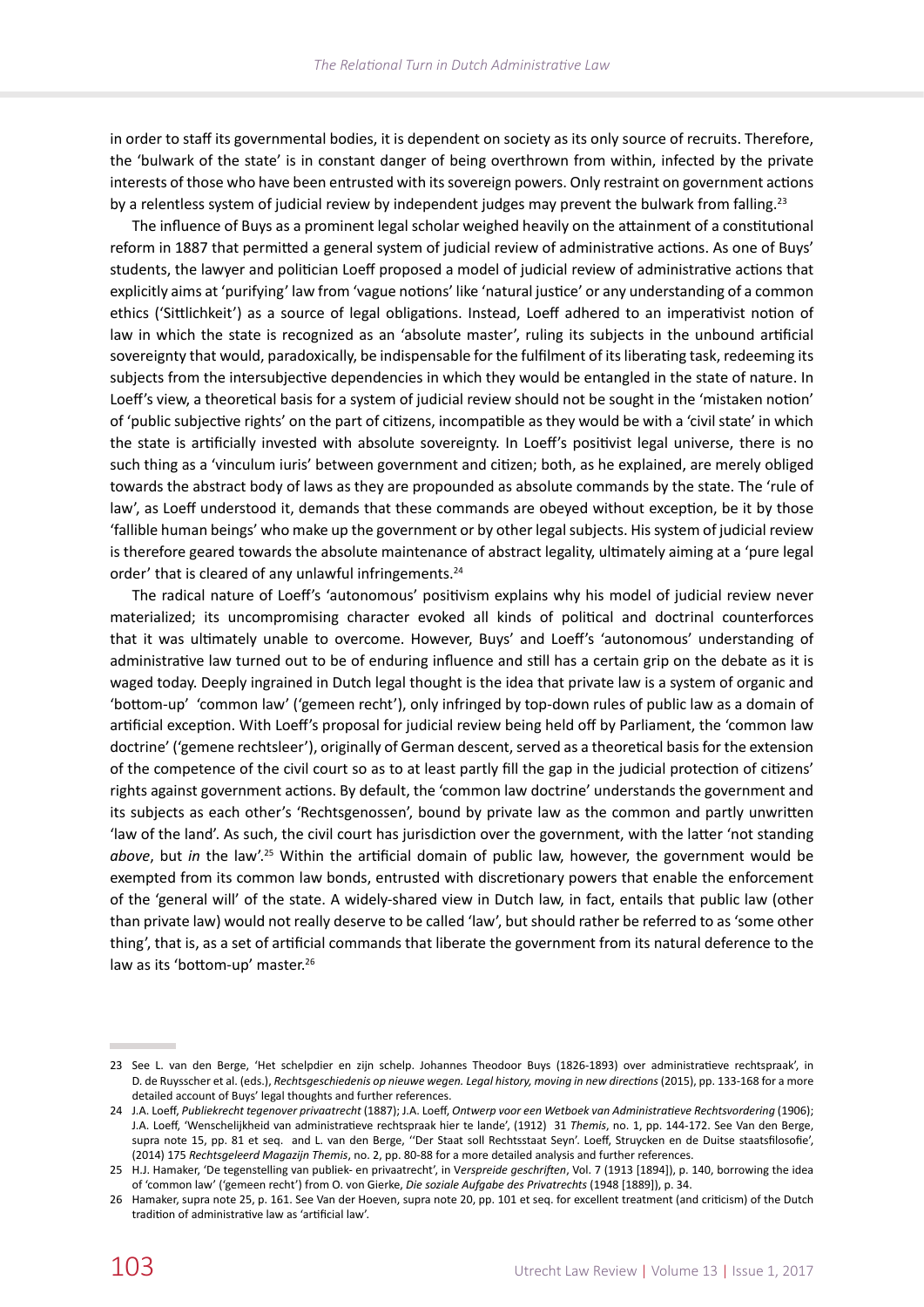# **4. The 'relational tradition'**

In addition (and contrary) to an 'autonomous' tradition of administrative law, one may discern a 'relational' tradition that has its roots in the Aristotelian understanding of the political community as a natural entity and of man as a political animal (*dz*ō*ion politikon*).27 As a reaction to the Revolution as an aberration of the Enlightenment, the Aristotelian conception of law and politics gained particular momentum in the German 'Vormärz' as a formative period of modern legal thought. Resisting the 'autonomous' conception of the state as an artificial construct, scholars like Friedrich-Julius Stahl (1802-1861) described the state in a Hegelian vein as an 'ethical whole' ('sittliches Ganze'), a natural 'body' that *precedes* individual citizens instead of being created by them. For Stahl, judicial review of government actions by independent judges, reasoning along rational rather than ethical lines, is a major threat to the integrity of the state, robbing its citizens of their natural membership of the political community and thus leaving them in a lonely and rather desolate state in which they are not able to live up to their full human potential. As a disruptive force, judicial review would breed nothing but division, hopelessly juridifying and ultimately even breaking the relations between individual citizens and the government as an 'ethical power' whose main task would consist of keeping the 'ethical body' of the state together. In the development of Dutch legal thought, a similar view was most influentially expressed by the statesman and scholar Johan Rudolph Thorbecke (1798-1872). As a tireless warner against the invasion of the human life world by the 'titanic efforts of pure reason', Thorbecke adhered to an 'organic' conception of law and state that leaves no room for the 'juridification' of administrative functions by partly outsourcing them to independent judges, one-sidedly intent as they would be to rely on abstract reason rather than a heartfelt sense of communal ethics.<sup>28</sup>

The dogmatic resistance against Loeff's proposal for a model of judicial review followed similar lines. Loeff's most prominent opponent A.A.H. Struycken (1873-1923) had directed a polemical attack against Loeff's plans in which he clearly drew on the Hegelian notion of the state as an 'ethical whole'. In a rhetorical brochure that has a canonical place in Dutch legal history, Struycken dismissed Loeff's 'autonomous' conception of law as an aberration of a 'liberating project' that originally aimed at realizing individual citizens from feudal interdependencies, but ultimately came down to a 'legalistic justitialism' that drew up unnecessary boundaries between the government and its subjects as 'heterogeneous elements', thus severely disturbing the integrity of the political community.<sup>29</sup> Whereas Loeff defended a 'pure theory of law', warning against any notion of 'Sittlichkeit' as a mysterious and in fact rather arbitrary instrument in the hands of the government, Struycken adhered to an anti-positivism grafted upon the idea of 'Sittlichkeit' as law's most essential fundament. In accordance with the 'mighty voice of Hegel', Struycken rejected the 'all-reasonable (...) spirit of Enlightenment', one-sidedly intent as it would be on the destruction of existing cultural and historical structures and institutions. The 'rule of law' in the welfare state would require more and more discretionary powers on the part of the government, with the legislator providing the administration with open-ended political instruments rather than restricting its policies. In modern law, therefore, effective protection against government actions inevitably entails weighing and balancing incommensurable rights and interests – a task for which 'pure' judicial reason would be hopelessly inapt. Relying on the proper 'Bildung der Beamten', Struycken rather put his trust in a review within the hierarchy of the government itself, better capable as they would be to judge administrative actions on the basis of their appropriateness and ethical quality.<sup>30</sup>

Evidently, the appeal of scholars like Stahl and Struycken to ethical integrity – and perhaps most in particular their naïve trust in the proper 'Bildung der Beamten' – is outdated. Modern law tends to refrain from seeing the government as an 'ethical power', wielding power over the state as an 'ethical body' with individual citizens as its mere constituents. It typically no longer regards the common identity of a legal

<sup>27</sup> Cf., e.g., Gozzi, supra note 22, pp. 241-242.

<sup>28</sup> See esp. L. van den Berge, ''Die Zeit in Gedanken erfasst'. Hegel en Thorbecke over het recht, de staat en de geschiedenis', (2014) 53 *Ars Aequi*, no. 7-8, pp. 525-533. Cf. also Van den Berge, supra note 15, pp. 70-76, with further references.

<sup>29</sup> The attack on Loeff was made in A.A.H. Struycken, *Administratie of rechter* (1910) and continued in A.A.H. Struycken, *Wenschelijkheid van administratieve rechtspraak hier te lande* (1912).

<sup>30</sup> See Van den Berge, supra note 15, pp. 99 et seq. and Van den Berge, supra note 23 for a more detailed analysis and further references.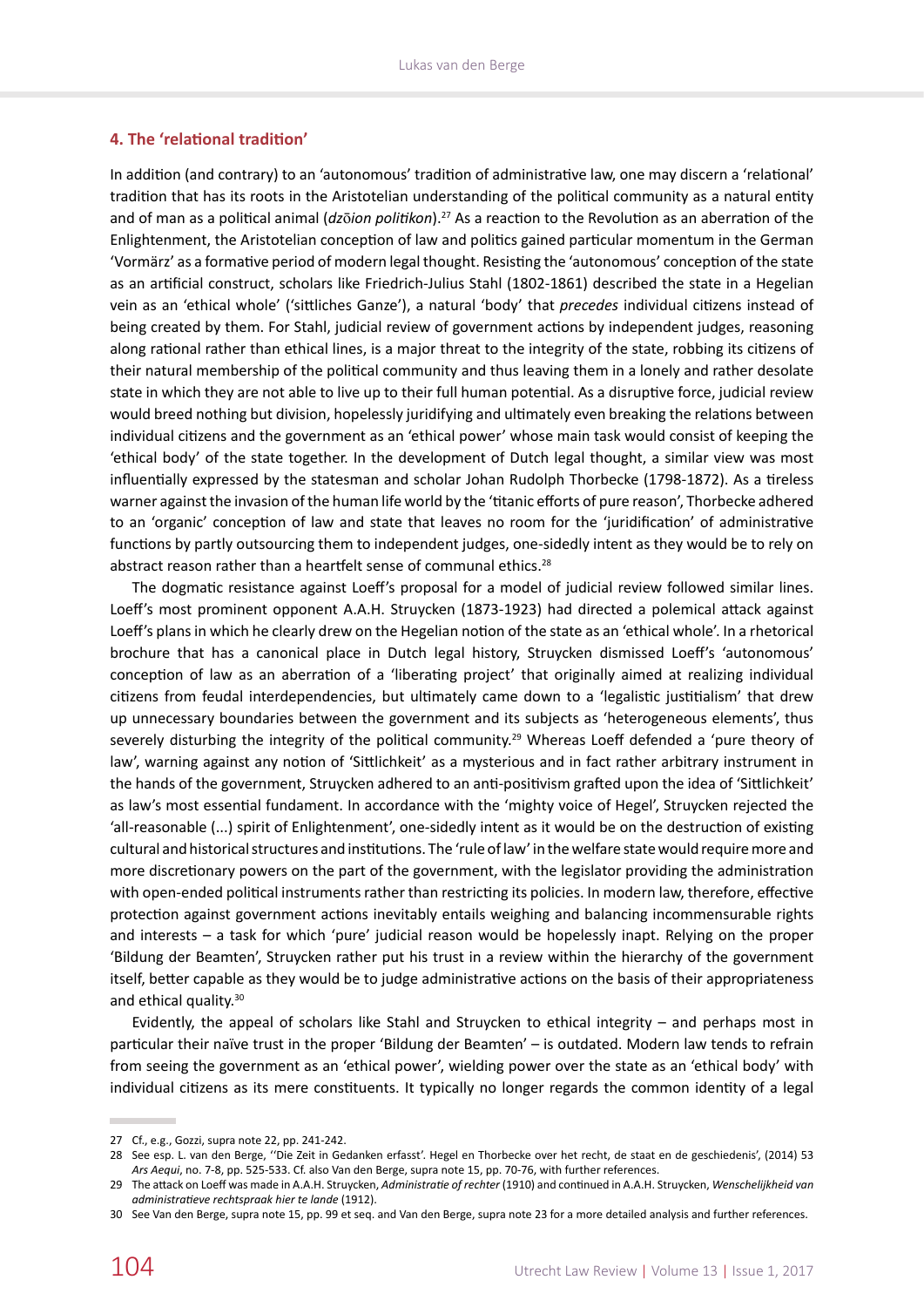community as some kind of a transcendent idea, but rather as something that needs constant deliberation and renegotiation amongst its subjects.<sup>31</sup> For modern 'relational' thinkers, therefore, judicial review of government actions is an established fact, and rightly so.<sup>32</sup> The 'organicist' fears of juridification, however, are no less pertinent for us today. As it has become increasingly clear in the past decades, the 'autonomous' idea of 'abstract right' has inflicted several 'pathologies' on law that severely disturb its communal function.<sup>33</sup> Not in the least does the disruptive nature of these pathologies manifest itself in modern public law, which more than private law is modelled on abstract rules and principles that seriously hamper the communicative rationality and conflict-solving potential of ordinary social life. Struycken's sharp eye for the harm that may come with one-sided judicial abstraction and rational reduction in many ways resembles the analysis of modern philosophers like Honneth, who warns against the 'pathologies of reason' that 'autonomous law' would have inflicted upon us.<sup>34</sup> As a cure for these pathologies, Honneth proposes an understanding of law that acknowledges the inherently social nature of man without disregarding the 'autonomous' claim of fundamental subjectivity. As such, he proposes the idea of a *democratic* 'Sittlichkeit', not identified from some Archimedean point, but rather seen as the preliminary outcome of a public debate in which no one has the last word. The communicative rationality that is inherent in social life could only flourish in a legal system in which such 'Sittlichkeit' is properly recognized.<sup>35</sup>

#### **5. 'Reciprocal administrative law'**

Looming large as it did in the canonical debate between Loeff and Struycken, the tension between 'autonomous' and 'relational' conceptions of administrative law manifests itself no less in the contemporary debate on 'reciprocal administrative law' as it was introduced in the GALA. Following Achterberg in his denouncement of any natural or artificial 'Mehrwert' of the state with regard to other legal subjects,<sup>36</sup> the GALA's legislative history resists the 'autonomous' idea of a 'freies Ermessen' as a legal domain in which the government is exempted from law. Instead, it embraces the 'relational' idea that both public and private legal powers are always restricted to their proper exercise within concrete relations. As such, the GALA introduces a model of 'reciprocal administrative law' in which both public and private actors are not only bound by abstract right, but also – and more fundamentally – by underlying principles of proper behaviour. As the GALA's legislative history has it, 'the principles of proper governance' as they were developed from the 1950s onwards 'reflect a conception of the relation between government and citizen' that differs from the way in which their positions towards each other was generally perceived in earlier times. Modern times would require a more horizontal approach to public law in which public and private parties are recognized as actors on a common stage, both actively giving shape to the public domain in mutual interaction. To be sure, the GALA does not require private actors to advance the general interest as a primary purpose; that remains the responsibility of the government. However, its legislative history also points out that, to a certain extent, the concept of 'reciprocal administrative law' binds citizens to unwritten principles of proper behaviour towards the government.<sup>37</sup>

The notion of reciprocity in public law was particularly opposed by administrative law scholars adhering to the 'Maastricht school', with A.Q.C. Tak as the most prominent advocate of an 'autonomous' model of administrative law that is explicitly built on the 'autonomy of each human being, only bound by the autonomy of other human beings'. Firmly grafting his theory on the 'autonomous' tradition in law and philosophy, Tak embraces the idea of essential divides between state and society, public and private law and distributive and corrective justice. In Tak's view, a true 'Rechtsstaat' requires a clear vertical hierarchy between the legislator and the administration, with the law clearly binding the latter to the 'will of the people'. For Tak,

34 Cf. Van den Berge, supra note 15, pp. 106-108.

<sup>31</sup> Cf., e.g., C. Lefort, 'L'image du corps et le totalitarisme', in *L'invention démocratique* (1981), pp. 159-176.

<sup>32</sup> See, e.g., Habermas, supra note 13, pp. 208 et seq.; A. Honneth, *Das Recht der Freiheit. Grundriß einer demokratischen Sittlichkeit* (2011), pp. 471-472.

<sup>33</sup> A. Honneth, *Kampf um Anerkennung. Zur moralischen Grammatik sozialer Konflikte* (1992), pp. 13-19.

<sup>35</sup> Honneth, supra note 32, pp. 157 et seq.; see also Van den Berge, supra note 15, pp. 50 et seq. with further references.

<sup>36</sup> Achterberg, supra note 7, p. 32.

<sup>37</sup> *Kamerstukken II* 1988/89, 21221, 3, pp. 11-13.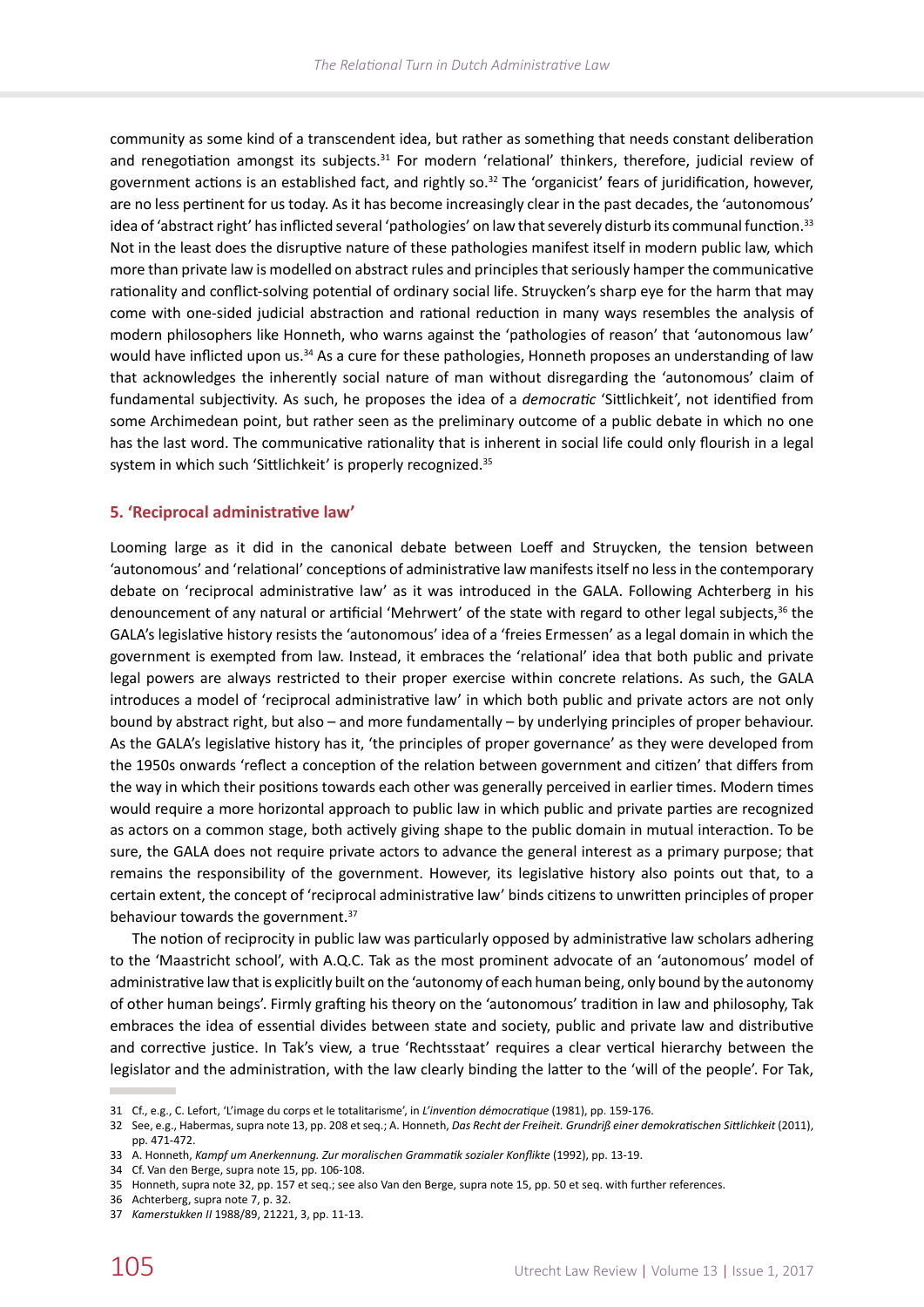this means that the government should concentrate on the enhancement of the undivided general interest as its sole purpose, thereby disregarding any concrete relations with its subjects. Only seemingly related to concrete citizens, the administration should stick to its exclusive focus on distributive justice *erga omnes*, that is, on the lawful distribution of rights and goods among all members of society. The task of the court, however, would be the opposite one. As Tak has it, the separation of powers doctrine requires the judge to concentrate entirely on corrective justice *inter partes*, granting individuals absolute protection against unwarranted infringements by the government. As such, Tak adheres to a 'pure' model of public law with the autonomous freedom of each individual as its ultimate source; under no circumstances is he willing to give up or modify that 'pure' theoretical point of departure for the sake of 'impure' pragmatics. His rejection of any 'principles of good citizenship' is equally categorical. In his view, any unwritten duty of citizens towards the government would be 'irreconcilable with the Western legal tradition'.38

Standing in diametrical opposition to Tak's autonomous understanding of public law, a modern 'relational' conception of public law is most influentially advocated by the Dutch legal scholar and politician E.M.H. Hirsch Ballin. Drawing on a wide range of communitarian philosophers, Hirsch Ballin dismisses the 'autonomous' conceptions of the 'Western' public law of Tak and others as belonging to a 'previous phase' of legal thought that would now be 'hopelessly obsolete'. The 'autonomous paradigm' would 'misconceive' liberty by negatively understanding it as 'freedom of interference', ultimately reducing it to the mere self-determination of 'atomic' individuals. Instead, Hirsch Ballin proposes to conceive of liberty in a more positive way, adhering to the Aristotelian view of man as a 'political animal', dependent on his relations with proximal and more distant others for the fulfilment of his human potential. For Hirsch Ballin, the mutual reliance on others – within the circles of the household, the workplace and the Church, but ultimately also within the state as a natural community – is nothing less than the 'pre-positive essence of the law' as it could be derived from man's communal nature. The state would not be an artificial construct, created by man to be liberated from interpersonal interdependencies. Instead, Hirsch Ballin regards the state as an ethical community, most fundamentally originating in the natural human condition of essential relatedness with others. For Hirsch Ballin, in fact, there is no *real* difference between the state and other legal entities. Surely, states usually stand out as 'important organizations', but nevertheless as 'organizations like many others'. Neither would there be a *real* difference between public and private law – as they would both be derived from man's communal nature as their most essential fundament.<sup>39</sup>

The philosophical idea of essential human communality brings Hirsch Ballin to far-reaching conclusions with regard to the development of positive administrative law. As a prominent intellectual driving force behind the GALA's 'relational turn', Hirsch Ballin proposes a 'reciprocal' or 'intersubjective' theory of administrative law that follows Dutch private law in shifting from a deductive model of adjudication, merely subsuming a particular case under a general rule, to a balancing approach in which adjudication ultimately comes down to the weighing of opposing interests and principles. On the part of the government, this means that so-called 'discretionary powers' are not only reined in by their abstract democratic limits, but also – and most essentially – by unwritten legal principles that demand their proper application within concrete intersubjective relations. In defiance of the traditional Dutch adherence to the 'common law doctrine' ('gemene rechtsleer') that regards public law as an artificial domain in which the state – and the government as its representative – is exempted from law, Hirsch Ballin proposes a 'mixed law doctrine', built on the idea that both public and private legal powers are unreservedly restricted to their proper concrete exercise. In fact, Hirsch Ballin adheres to a 'holistic' conception of law that leaves no room for a fundamental divide between public and private law as separate legal 'domains', both ultimately determined as they would be by the human relatedness to others as the 'pre-positive essence of law'. Breaking with the idea of discretionary public powers being wielded in some sort of legal 'vacuum', Hirsch Ballin's 'mixed law doctrine'

<sup>38</sup> A.Q.C. Tak, 'Het Moment X', (1990) 16 *Tijdschrift voor Openbaar bestuur*, no. 2, pp. 134-138; A.Q.C. Tak, *De overheid in het burgerlijk recht* (1997); A.Q.C. Tak, 'Vrijheid. Over vrijheid, democratie en rechtsbescherming', in G.H. Addink et al. (eds.), *Grensverleggend bestuursrecht* (2008), pp. 127-134. See also J.M.H.F. Teunissen, *Het burgerlijk kleed van de staat. Beschouwingen over de tweewegenleer* (1996). See Van den Berge, supra note 15, pp. 151 et seq. for a more detailed analysis and further references.

<sup>39</sup> For Hirsch Ballin's legal and philosophical thought, see, a.o., his collected essays in E.M.H. Hirsch Ballin, *Rechtsstaat en beleid* (1991). Detailed analysis and further references are provided in Van den Berge, supra note 15, pp. 13-15.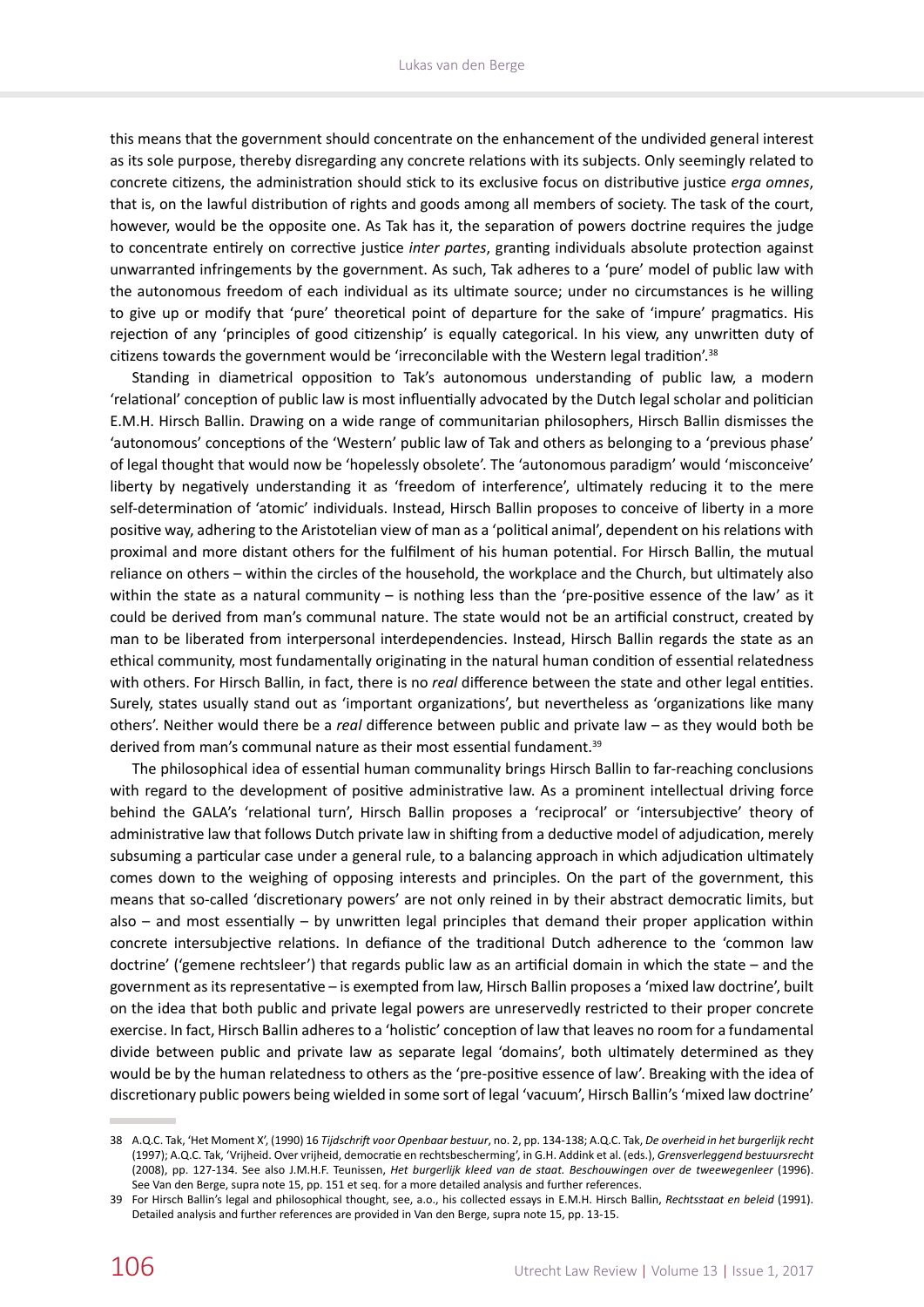concerns a considerable improvement of the legal position of individual citizens towards the government. As a complication for this position, however, his theory also confronts citizens with unwritten obligations towards the government – derived from the same 'pre-positive essence' of law that binds the latter.<sup>40</sup>

#### **6. 'Real common law'**

It is widely agreed upon in circles of Dutch administrative law scholars that a 'pure' theory of law like Tak's is not very attractive. In its conscious disregard for the relational context of administrative law, one-sidedly holding on to all kinds of 'a priori' notions of 'abstract right', Tak's model seems out of touch with a social reality of 'horizontalization' and 'fragmentation' that public law will inevitably have to deal with. Moreover, the binary divides between public and private law and between state and society that Tak aims to uphold are at odds with the blurring of these boundaries that is typical of the 'life of the law' as we experience it all around us.<sup>41</sup> Hirsch Ballin's 'holistic' model of essential relations and legal reciprocity, however, also encounters much criticism. Many scholars fear that 'relational administrative law' as Hirsch Ballin understands it will ultimately come down to infecting public law with the notion of mutuality ('do ut des') as a contract law principle that is fundamentally strange to public law. Professedly emancipating citizens by placing them 'on a par' with the government, Hirsch Ballin's model would effectively often leave them helpless against the government as a 'horizontal partner' who may at any time unveil his true vertical identity, one-sidedly taking legally binding decisions after all.42 'Reciprocal administrative law' is broadly described in Dutch literature as a 'misleading concept', distracting us from the undivided general interest as public law's classical focus, 'a distant echo from feudal times' which fails to liberate citizens from interpersonal dependencies.43 Evoking the suggestion of 'cooperation' and 'partnership' between government and citizens, it would ignore the fact that relations in public law are actually overshadowed by a fundamental legal inequality that makes true cooperation and partnership impossible. Along similar lines, a leading report on the state of Dutch administrative law has recently dismissed 'reciprocal administrative law' as a paradigm that would be 'irreconcilable with the fundamental principles of Dutch administrative law'.44

However, the broad dismissal of 'reciprocity' in public law did not prevent Dutch administrative law from developing in a relational way. In response to the ongoing socio-cultural trend of the 'privatization' and 'fragmentation' of the public sphere, Dutch public law undeniably follows a broader European shift 'from government to governance' that is fundamentally at odds with the classical 'autonomous' ideal of abstract right and the 'autistic' enhancement of the common good.<sup>45</sup> The lack of an accepted theory of 'relational public law' explains why Dutch administrative law's basic 'autonomous' architecture does not follow this development. Perhaps such a theory could be found in the so-called 'real common law doctrine' ('gemeenschappelijke rechtsleer'), developed in the 1990s but only recently gaining some ground in Dutch dogmatics.46 It understands itself as the *real* version of the 'common law doctrine' because it not only recognizes private but also public law as 'common law'. In accordance with Hirsch Ballin's theory, the 'real common law doctrine' dismisses the 'monism' of classical autonomous law and adheres to a pluralistic and intersubjective account of law as a practice that is inherently grafted upon man's social nature and

<sup>40</sup> E.M.H. Hirsch Ballin, *Het grondrecht op behoorlijke rechtspraak in het Nederlandse administratieve recht* (1983); E.M.H. Hirsch Ballin, 'Wederkerig bestuursrecht [Reciprocal administrative law]', (1989) 150 *RM Themis*, no. 1, pp. 1-4; E.M.H. Hirsch Ballin, *Dynamiek in de bestuursrechtspraak* (2015). See Van den Berge, supra note 15, pp. 136-139 for a more detailed analysis and further references.

<sup>41</sup> See, e.g., B.J. Schueler, 'Een doolhof met vertakkingen. Naar een verbeterde rechtsbescherming tegen schadeveroorzakende besluiten?', (2007) 5 *Overheid & Aansprakelijkheid,* no. 1, pp. 55-63. See also the critical responses to Tak's theory in T. Barkhuysen, W. den Ouden & Y.E. Schuurmans (eds.), *Het model Tak. Verhoogde rechtsbescherming in het bestuursrecht?* (2006).

<sup>42</sup> Among the many critics of 'reciprocal administrative law', J.M.H.F. Teunissen stands out for theoretical depth. See esp. 'De 'wederkerige rechtsbetrekking' als strategisch concept voor nivellerende rechtswetenschap?', in E.C.H.J. van der Linden & A.Q.C. Tak (eds.), *Eenzijdig en wederkerig?* (1995), pp. 277-322.

<sup>43</sup> De Haan, supra note 10, pp. 22-23; cf. also Teunissen, supra note 42 and Ten Berge, supra note 11.

<sup>44</sup> De Poorter & De Graaf, supra note 10, pp. 99-100.

<sup>45</sup> See B.J. Schueler, 'De grote verandering. Finaliteit in een nieuw bestuursprocesrecht', (2012) 14 *Jurisprudentie Bestuursrecht Plus*, no. 2, pp. 101-117 for a convenient overview.

<sup>46</sup> F.J. van Ommeren, 'Een andere visie op de verhouding tussen publiek- en privaatrecht. Van de 'gemene rechtsleer' naar de 'gemeenschappelijke rechtsleer'', (2012) 51 *Ars Aequi*, no. 7-8, pp. 562-572; M.W. Scheltema & M. Scheltema, *Gemeenschappelijk recht. Wisselwerking tussen publiek- en privaatrecht* (2013).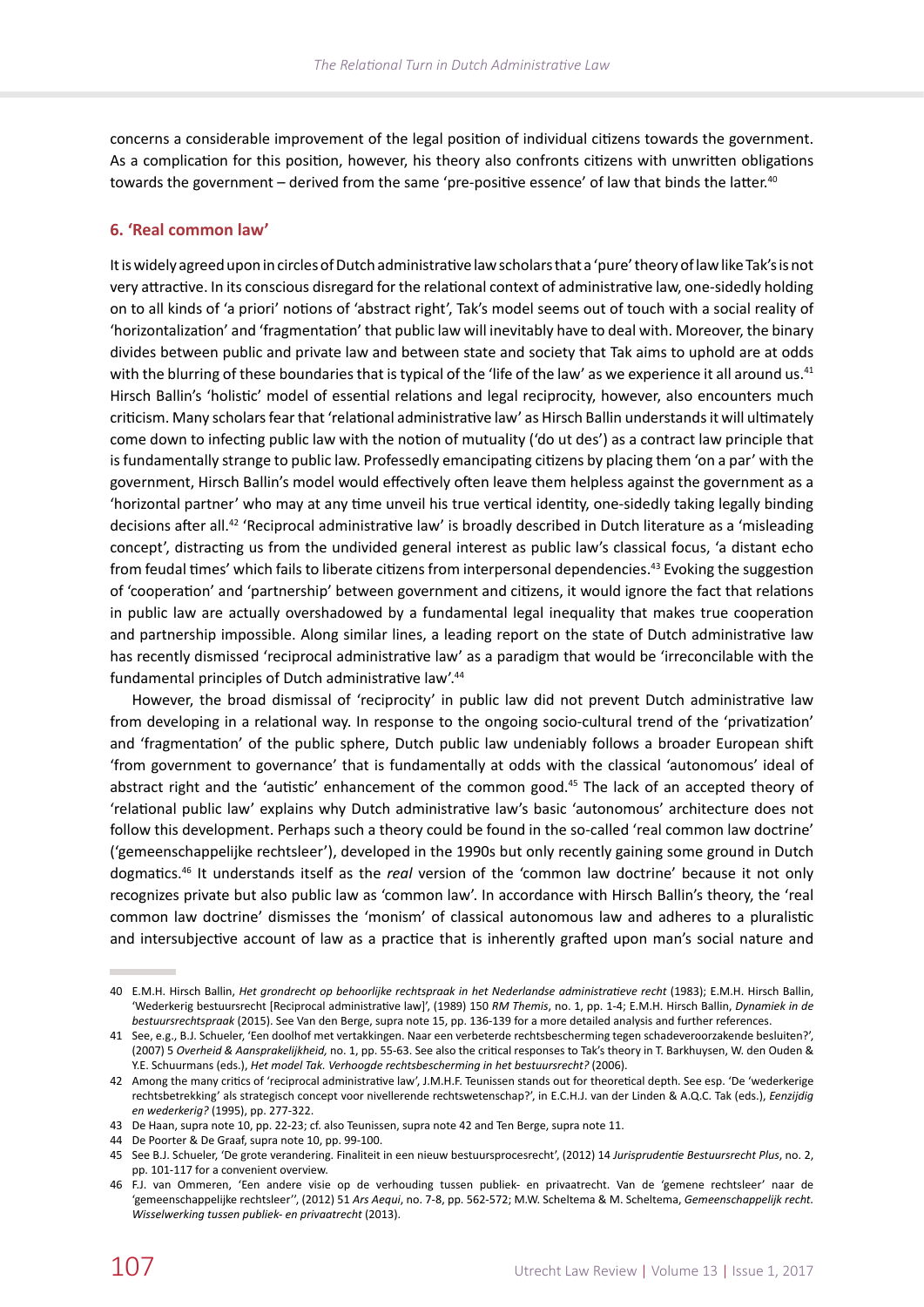thus inevitably involves principles and legitimate expectations – instead of isolated individuals – as law's most essential 'relational' building bricks. Other than Hirsch Ballin's theory, however, the 'real common law doctrine' acknowledges the unique position of the state among other legal actors as the sole wielder of legitimate force, inhabiting an elevated position above other legal subjects that is not only based on substantive disparity, but also on an inequality that is clearly formalized in law. Whereas both public and private law could be traced back to common principles of a 'relational' ethics that precede the publicprivate law divide, the distinctive nature of each domain would legitimise differences in the ways that these common principles work out within concrete relations – their legal area of application being one of the circumstances that play a role in the ultimate determination of their meaning.47

#### **7. Schutznorm**

A good example of Dutch administrative law's relational turn – and also of the resistance and the problems that it encounters – is the recent introduction of the 'requirement of relativity' ('Schutznorm') into Dutch administrative law. This requirement entails that a litigant cannot successfully invoke a legal norm that does not pertain to the protection of his interests. According to an 'autonomous' understanding of law, there could be no place for such a requirement, aiming as it does at the abstract integrity of the legal order and granting legal subjects an almost absolute right to be exempted from the consequences of unlawful actions. In a 'relational' conception of law, however, such a right cannot be accounted for, as it necessarily entails the balancing of material interests and legitimate expectations in the case at hand. As for private law, the Schutznorm was introduced as one of the features of the 'relational turn' of Dutch private law in the interwar period. Moving from 'autonomous' 'Begriffsjurisprudenz' towards a more relational approach, the Dutch Supreme Court accepted an unwritten standard of due care in its ground-breaking judgment in the tort law case of *Lindenbaum/Cohen*. Along similar lines, the Supreme Court exchanged an 'absolute' concept of legal liability – imposing liability for 'any unlawful act' to the detriment of others – for a 'relative' understanding of liability that reserves liability for acts that are not merely unlawful 'in abstracto', but more specifically wrongful with specific regard to the claimant 'in concreto'. A breakthrough decision in this regard was reached in 1928 in *De Marchant et d'Ansembourg*, in which the Supreme Court ruled that damages suffered by Count De Marchant et d'Ansembourg fell outside the scope of the procedural provisions broken by the government while planning to expropriate him of his property.<sup>48</sup>

The introduction of the Schutznorm in private law gave rise to fierce criticism. On the one hand, there were those who saw no grounds for 'relativizing' wrongfulness, holding on to an absolute theory that denounces the idea that what is 'a fault to the one' could ever be 'faultless to the other'. On the other hand, there were also those who considered the Schutznorm as an unnecessary embellishment of private law, 'relativizing' wrongfulness as a legal concept that, with the acceptance of the unwritten standard of due care, had been turned into a 'relational' notion already by itself. P.H. Smits, for example, argued for an interactional model of delictual liability in which the standard of due care – as it was introduced in *Lindenbaum/Cohen* – does not just entail an expansion of liability grounds, but rather encompasses other grounds for liability (including abstract unlawfulness) as an overriding principle. Despite gaining quite some support, the 'Smits doctrine' was never turned into positive law; as it is widely agreed upon, the breach of statutory duties is still recognized as an independent factor in the establishment of liability. As such, Dutch tort law made a decisive 'relational turn' without abandoning its 'autonomous' roots altogether, continuously searching for the right balance between 'Begriffsjurisprudenz', on the one hand, and 'Interessenjurisrudenz' as a radical 'relational' approach, on the other. The search for such equilibrium also manifests itself in the development of the Dutch Schutznorm doctrine. In 1958, the Supreme Court adopted the so-called 'Langemeijer correction', entailing that the violation of a statutory provision may in some cases be regarded

<sup>47</sup> See Van den Berge, supra note 15, pp. 141-144 for more details and further references.

<sup>48</sup> HR 25 mei 1928, *NJ* 1928/1688 (*De Marchant et d'Ansembourg*). For the development and application of the Schutznorm in Dutch private law, see esp. G.H. Lankhorst, *De relativiteit van de onrechtmatige daad* (1992) and P.W. den Hollander, *De relativiteit van wettelijke normen* (2016).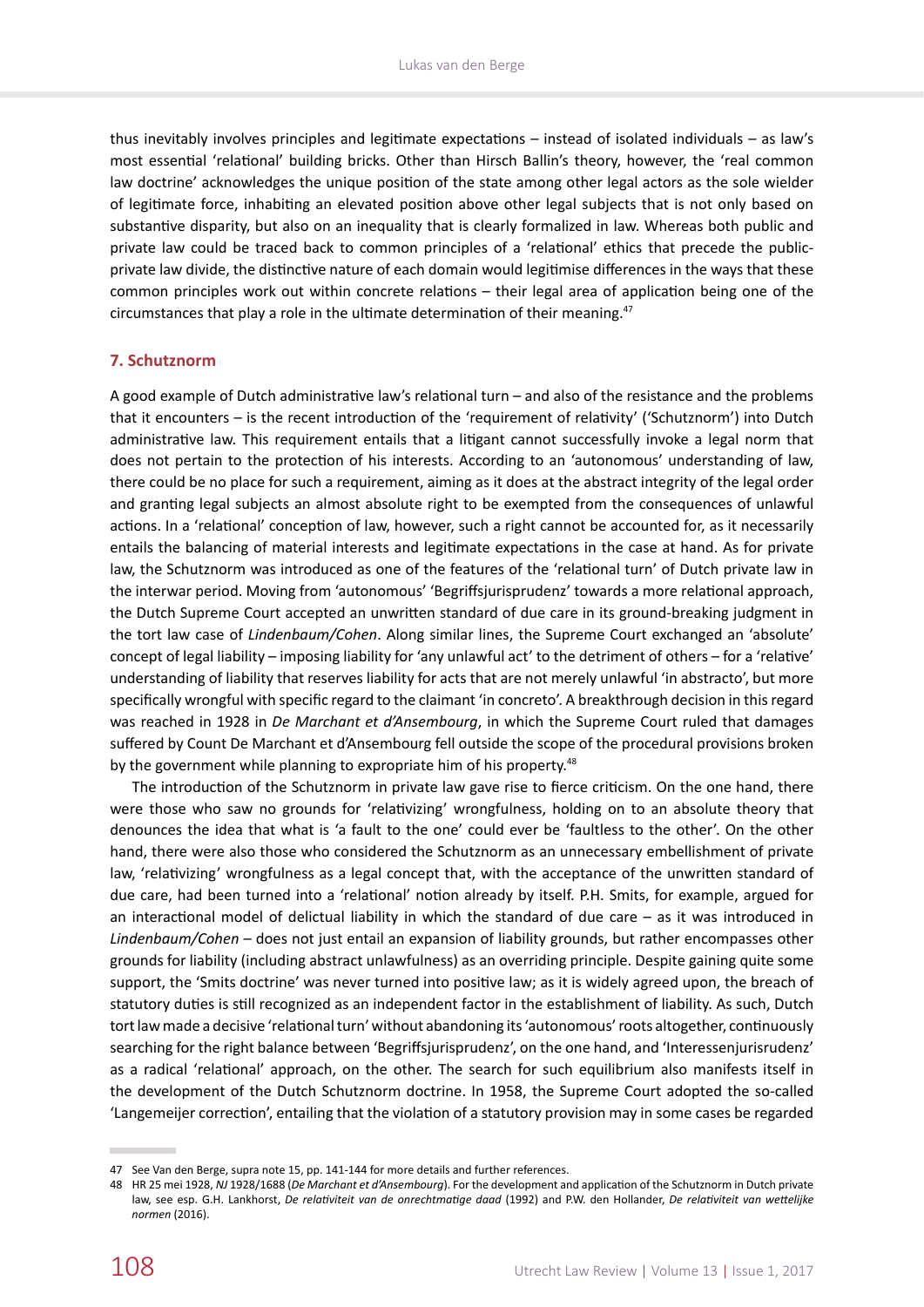as an independent indication of the violation of an unwritten duty of care and can thus establish liability also in cases in which the claimant's damage falls outside of the provision's immediate scope of protection.<sup>49</sup>

Lagging far behind private law in making a 'relational turn', Dutch administrative law is similarly struggling to find a proper balance between its 'autonomous' roots and its new 'relational' elements. As a most controversial reform, the newly adopted Article 8:69a of the GALA reads that the administrative court may not annul a government decision on the ground that it conflicts with a written or unwritten rule if the claimant's interests 'manifestly fall outside the scope of that rule'. The introduction of the administrative Schutznorm was explicitly meant to enhance the efficacy of government, making it easier for administrative authorities to ignore specific substantive and procedural legal standards.<sup>50</sup> As such, it was directly inspired by recent developments in tort law, in which the application of the Schutznorm seems to be often determined by the court's wish to close the 'floodgates' of state liability rather than by the desire to find the right balance between 'autonomous' and 'relational' approaches to law. Thus, the implementation of a similar norm in Dutch administrative law – more or less as a 'legal transplant' from private law – gave rise to much criticism from scholars adhering to the 'autonomous' public law ideals of protecting abstract rights and safeguarding the lawfulness of government actions *erga omnes*. 51 In response to such criticism, however, the Dutch administrative court gave the Schutznorm its own specific 'administrative twist', clearly discerning the administrative Schutznorm from its private law counterpart. In fact, it developed its own 'Schutznorm doctrine' in which the protective scope of applicable rules is defined in a much wider sense than in private law – with only the interests that are contrary to the claimant's real interests clearly falling outside their sphere of protection.<sup>52</sup>

Thus, the introduction and subsequent development of the Schutznorm of Article 8:69a GALA sees the 'relational turn' unfold itself in Dutch administrative law. On the one hand, the introduction of the relativity requirement is a clear step away from the 'autonomous' administrative law ideology as it was developed by Buys and Loeff and echoed later by scholars like Tak. On the other hand, its development reveals concerns about a model of administrative law that emulates private law in depriving individual citizens of their abstract right to be exempted from the negative consequences of unlawful government actions. Compared to private law, Dutch public law seems more hesitant to endorse one-sidedly 'relational' approaches in which abstract legal positions are subjected to a judicial balancing act in which all relevant social interests and circumstances represent a certain weight. Some opponents of the administrative 'Schutznorm', for example, dismissed it as an inadmissible infringement of a public right of legal certainty, entailing that individual citizens should always be able to base their actions on the legitimate expectation that governmental bodies will abide by well-defined and sufficiently specific rules of law.<sup>53</sup> In a recent landmark case, this line of reasoning was partly followed by the Administrative Court of the Council of State, stating that the government's infringement of a statutory duty should weigh as in independent factor in the application of Article 8:69a of the GALA. The Court did not go as far as to recognize an 'abstract right of legal certainty', pointing out that such a right would bereave the relativity requirement entirely from its 'relational' character. However, it did acknowledge the government's breach of a statutory provision as an independent (and thus 'autonomous') indication that some other legal norm may be broken, like, for example, the equality principle as a general principle of proper government.<sup>54</sup>

<sup>49</sup> For the Dutch Schutznorm doctrine as an equilibrium between 'Begriffsjurisprudenz' and 'Interessenjurisprudenz', see L. van den Berge, *Recht tussen norm en belang* (2012); Van den Berge, supra note 15, pp. 232 et seq., with further references.

<sup>50</sup> Cf., e.g., T. Barkhuysen, W. den Ouden & Y.E. Schuurmans, 'The Law on Administrative Procedures in The Netherlands', (2012) 1 *Netherlands Administrative Law Library*, no. 1, pp. 1-26.

<sup>51</sup> See, e.g., G.T.M. Jurgens, *Relativiteit in het bestuursrecht* (2004); G.T.M. Jurgens, 'Rechtsbescherming voor aan de wet ontleende verwachtingen', (2006) 8 *Nederlands Tijdschrift voor Bestuursrecht*, no. 3, pp. 85-86.

<sup>52</sup> See, e.g., B.J. Schueler, 'Een relativiteitsleer in wording', (2011) 13 *Nederlands Tijdschrift voor Bestuursrecht*, no. 9, pp. 265-271.

<sup>53</sup> See, e.g., Jurgens (2006), supra note 51, pp. 85-86.

<sup>54</sup> ABRvS 16 maart 2016, ECLI: NL:RVS:2016:732. This decision is discussed extensively by W. Konijnenbelt, 'Een correctie op het relativiteitsvereiste van 8:69a Awb?', (2016) 18 *Nederlands Tijdschrift voor Bestuursrecht*, no. 6, pp. 159-162; A.J. Verheij, 'Kan het bestuursrecht iets leren van het civielrechtelijk relativiteitsvereiste?', (2016) 18 *Nederlands Tijdschrift voor Bestuursrecht*, no. 6, pp. 159‑162; K.J. de Graaf & G.A. van der Veen, 'De correctie Widdershoven gewogen', (2016) 18 *Nederlands Tijdschrift voor Bestuursrecht*, no. 6, pp. 169-176.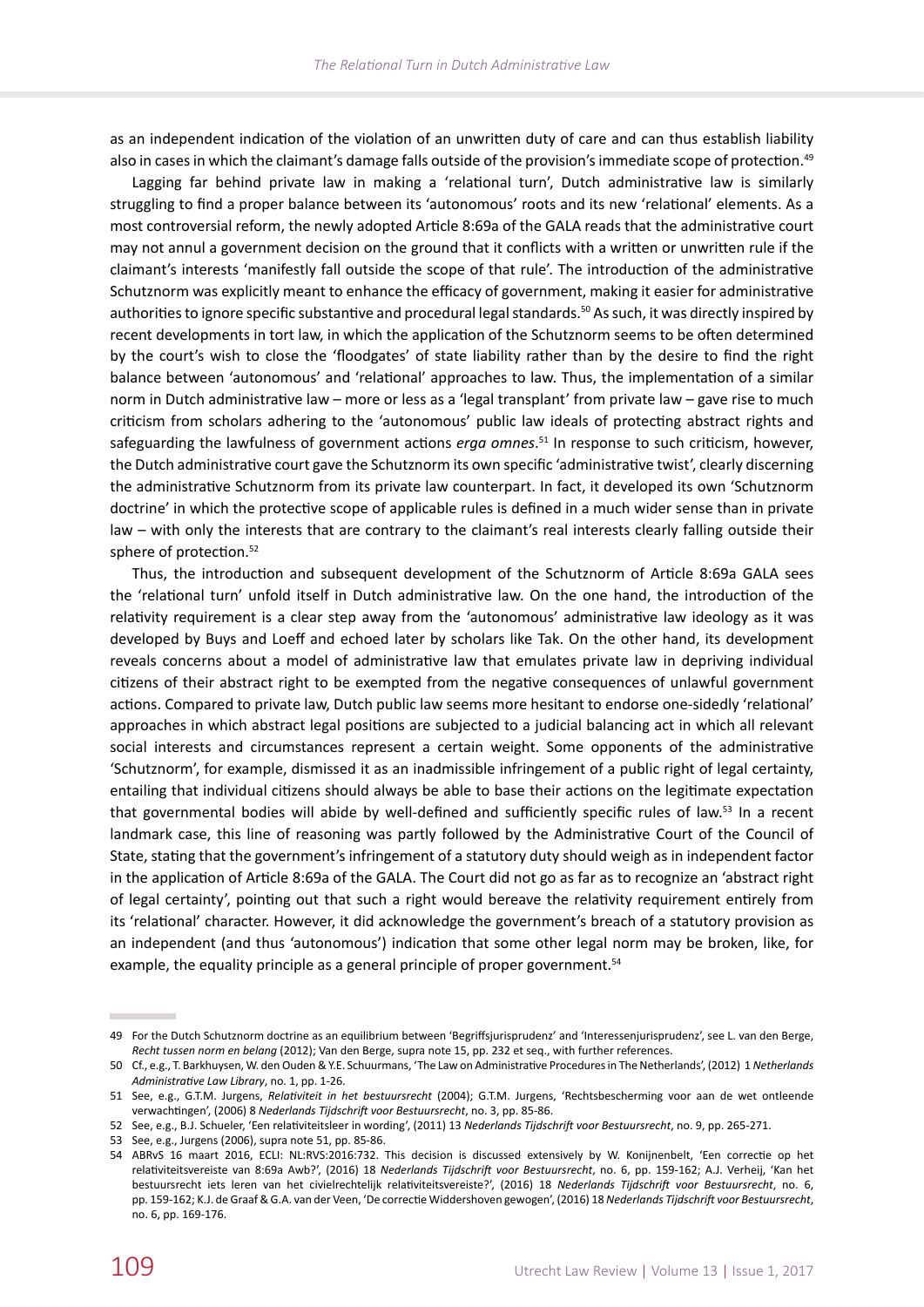#### **8. Conclusion: towards a 'relational' and 'pluralist' model of administrative law**

What, then, could be a way forward for Dutch administrative law? Like many other continental systems of administrative law, the Dutch system clearly struggles with an 'autonomous' ground structure that fits badly with a 'privatized' and 'fragmentized' public sphere as a social reality in which it is operative. Deeply ingrained in Dutch legal culture is the 'autonomous' idea that a 'pure' model of public law remains clear from any unwritten ethical obligations on the part of citizens, liberating them from 'Sittlichkeit' as a mysterious and in fact rather arbitrary instrument in the hands of government. Whereas private law was eager to make a 'relational turn' in the early twentieth century, Dutch administrative law remained largely faithful to its traditional 'monist' and 'formalist' character, understanding public law mainly as a an artificial domain of exception with regard to private law as a natural domain of common law. Early warnings against the 'pathologies' that may come with such an artificial conception of administrative law were given by Struycken, who famously polemicized with Loeff as 'autonomous' administrative law's most prominent intellectual 'founding father'. In its focus on abstract legality and the undivided common interest, 'autonomous' law may easily alienate itself from the life-world that it aims to regulate, foregrounding abstract legal principles but losing sight of the normative grammar of ordinary social life. With the 'rule of law' in the welfare state granting the administration more and more 'open' powers, the 'autonomous' ideology of administrative law would have become hopelessly outdated, formally granting citizens some protection against government actions but, in reality, leaving them empty-handed against the administration's 'freies Ermessen' as a legal vacuum.

With the 'shift from government to governance', breaking down the classical idea of an indivisible public *imperium* and leaving the public sphere in a privatized and fragmentized state, Struycken's objections against Loeff's 'autonomous' ideology of 'legalistic justitialism' have gained considerable weight. Increasingly held back by the 'autonomous' (not to say rather 'autistic') grammar of classical Dutch administrative law, public law is in need of a 'relational' paradigm that is more responsive to its modern social and institutional context. The enduring pertinence of Struycken's objections against 'autonomous' administrative law does not mean, of course, that his solutions are equally persuasive for us today. Struycken's 'relational' account of administrative law draws heavily on the Hegelian idea of the state as an ethical whole, held together by the enigmatic notion of a common 'Sittlichkeit' as the ultimate source of law. Modern 'relational law' is different. It does not ascribe a common (and legally binding) ethics to the workings of some mysterious 'Geist' or to some other Archimedean point of reference. Instead, modern 'relational law' adheres to a pluralist understanding of 'Sittlichkeit' as the temporary outcome of a never-ending – and principally open – public debate. Other than its 'organicist' predecessor, emphasizing the role of the government as an 'ethical power' at the head of the state as an 'ethical body', modern 'relational law' forestalls an active role for the courts within a model of 'checks and balances' rather than a system in which legislative, administrative and judiciary functions are brusquely separated. In line with its pluralist conception of 'Sittlichkeit', modern 'relational law' also advocates a pluralist understanding of the *trias politica*, without any place for some self-evident hegemony of the one above the other. What the law requires is seen as the result of an ongoing intersubjective dialogue – within society at large, but also more specifically within the *trias politica*.

Modern 'relational law' thus opens the door for a system of judicial review of government actions in which the court actively contributes to a continuing dialogue with the other actors within the *trias* in which no one has the last word. In defiance of the 'autonomous' model of mere subsumption, an effective review of government decisions will inevitably involve the balancing of opposing principles and interests, requiring the judge to be much more than just the 'mouthpiece of the law' as some would rather have him. Modern 'relational law' breaks with the idea of a governmental 'freies Ermessen' as a domain in which the administration is discharged from the law, unhindered by the administrative court 'occupying the chair of the executive'. A 'relational' and pluralist account of the *trias politica* also emerges in the administrative Schutznorm doctrine, explicitly inviting the court to determine the scope of statutory provisions while taking into account the relevant interests and circumstances of the case at hand. The reduction of the protective scope of legal rules to the interests to which the court interprets them to pertain is at odds with the 'autonomous' idea that legal subjects should at all times be exempted from the consequences of